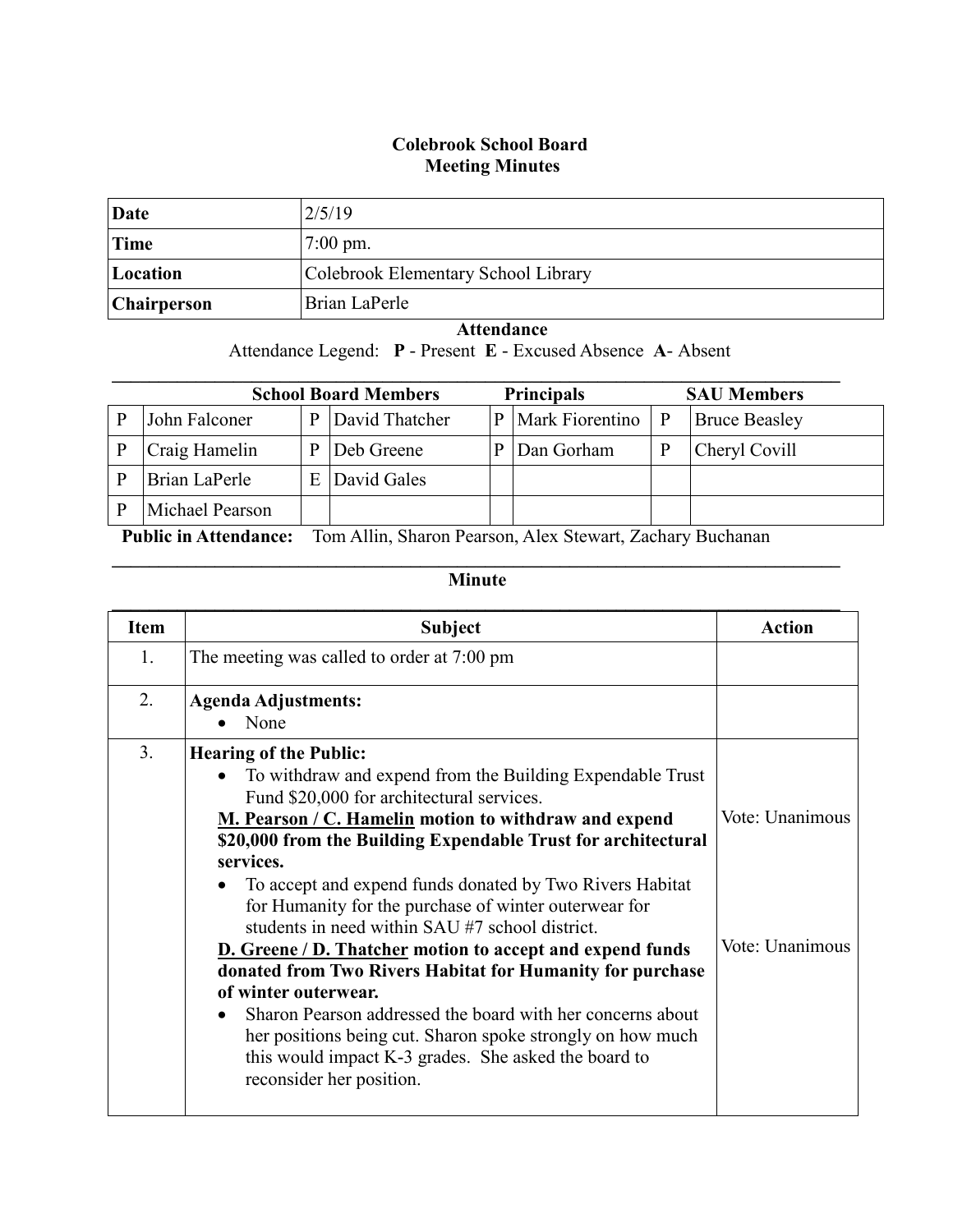|    | Alex Stewart spoke on Sharon Pearson behalf and asked the<br>board to reconsider her positions and maybe having her work<br>1 to 2 days.                                                                                                                                                                                                                                                                                                                                                                                                                                                                                                                                                                                                                                                                                                                                                                                                                                                                                                                                                                                                                                                                                                                                                                                                                                                                                    |                 |
|----|-----------------------------------------------------------------------------------------------------------------------------------------------------------------------------------------------------------------------------------------------------------------------------------------------------------------------------------------------------------------------------------------------------------------------------------------------------------------------------------------------------------------------------------------------------------------------------------------------------------------------------------------------------------------------------------------------------------------------------------------------------------------------------------------------------------------------------------------------------------------------------------------------------------------------------------------------------------------------------------------------------------------------------------------------------------------------------------------------------------------------------------------------------------------------------------------------------------------------------------------------------------------------------------------------------------------------------------------------------------------------------------------------------------------------------|-----------------|
| 4. | <b>Reading of the Minutes:</b><br>C. Hamelin / D. Greene to approve the minutes of January 15,<br>2019 with the corrections below:<br>Item 7 – Bullet 2 Criminal Justice courses at White<br>$\circ$<br><b>Mountain Community College</b><br>Item 15 & 16 - B. Beasley reported for D. Gales<br>$\circ$<br>Item $18 - J$ . Falconer / D. Greene motion to<br>$\circ$<br>approve the 2019-2020 budget as presented.                                                                                                                                                                                                                                                                                                                                                                                                                                                                                                                                                                                                                                                                                                                                                                                                                                                                                                                                                                                                          | Vote: Unanimous |
| 5. | <b>Special Reports:</b><br>Zachary Buchanan spoke on the Winter Carnival effects that<br>are happening. Activities at Coleman State Park on 2-22-19.<br>Around 170-200 students will be participating for a full day of<br>fun.                                                                                                                                                                                                                                                                                                                                                                                                                                                                                                                                                                                                                                                                                                                                                                                                                                                                                                                                                                                                                                                                                                                                                                                             |                 |
| 6. | <b>School Administrator(s) Reports:</b><br>Colebrook Elementary School - Dan Gorham<br>During 2-6-19 early release, the teachers will again be<br>$\bullet$<br>working with Bill Church from WMSI and learning how to<br>incorporate computer science lessons into their curriculum.<br>On the Friday before Winter Vacation we will have a school<br>$\bullet$<br>wide Winter Carnival involving a day of gym activities,<br>classroom activities and an afternoon teacher talent show at<br>the Tillotson Center.<br>When we return from Winter Vacation we will begin to<br>celebrate Dr. Seuss' birthday with Read Across America<br>Week.<br>The activities will include Bulletin Board<br>$\circ$<br>decorating contests<br>$\circ$ Foxy Sox day<br>Green eggs and Ham lunch<br>O<br>Random reading buddies for Advisory and guest<br>O<br>readers throughout the week.<br>We would love to have school board members<br>$\circ$<br>come in and read to a class.<br>D. Gorham spoke to the board about Tillotson Fund on raising<br>money for a Stem day-going to Fisher's Cat game in<br>Manchester. \$9.00 per student. Asked the board for their<br>approval for the grant.<br><b>J. Falconer / D. Greene motion for approval of the Children</b><br><b>State Adventure Grant and the Stem day for Fisher's Cat</b><br><b>Stadium game in Manchester.</b><br>February News letter from Colebrook Elementary School | Vote: Unanimous |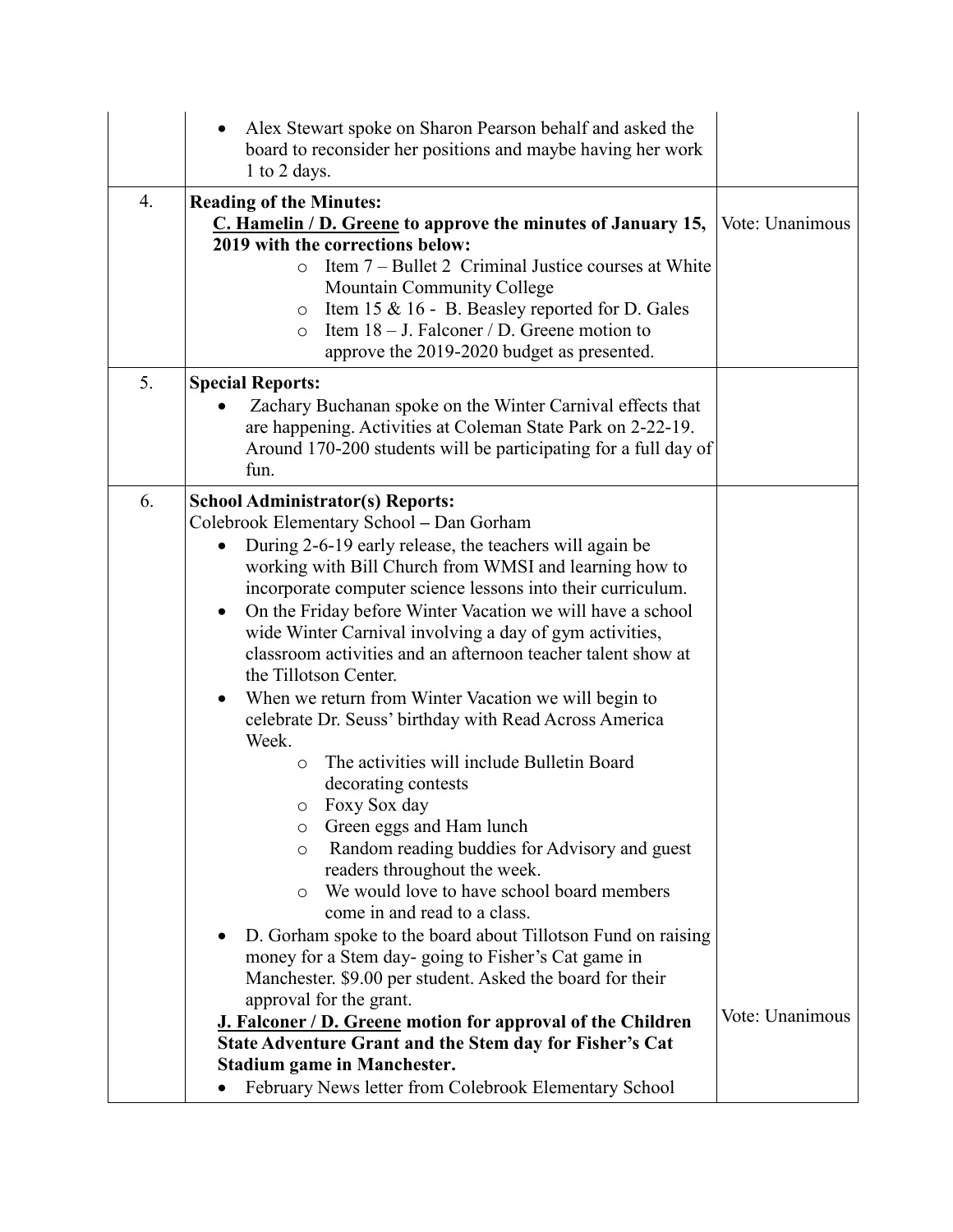|    | Colebrook Academy – M. Firoentino<br>School of Excellence (EDies) - made to second round<br>Many students have been accepted to Colleges, trade schools,<br>$\bullet$<br>and military. M. Firoentino talked about the spreadsheet from<br>2014-2018 showing a 4 yr. school, 2 yr. school, Military, &<br>trade schools with the percentages.<br>The deadline is coming up for the Seniors to get their<br>$\bullet$<br>Community Service hours turned in. |  |
|----|-----------------------------------------------------------------------------------------------------------------------------------------------------------------------------------------------------------------------------------------------------------------------------------------------------------------------------------------------------------------------------------------------------------------------------------------------------------|--|
| 7. | <b>Superintendent's Report: Bruce Beasley</b>                                                                                                                                                                                                                                                                                                                                                                                                             |  |
|    | The Collaborative Committee hosted the second of its four<br>forums on Jan. 24th in Stewartstown. The format for this                                                                                                                                                                                                                                                                                                                                     |  |
|    | forum was the same as the one held in Canaan earlier.                                                                                                                                                                                                                                                                                                                                                                                                     |  |
|    | The feedback from those in attendance was similar to<br>$\Omega$                                                                                                                                                                                                                                                                                                                                                                                          |  |
|    | the Canaan forum feedback.                                                                                                                                                                                                                                                                                                                                                                                                                                |  |
|    | Many of the questions that are being asked are the<br>$\circ$                                                                                                                                                                                                                                                                                                                                                                                             |  |
|    | same questions identified by the committee.                                                                                                                                                                                                                                                                                                                                                                                                               |  |
|    | These are terrific questions that feed right into the<br>$\circ$                                                                                                                                                                                                                                                                                                                                                                                          |  |
|    | Warrant Article for further research.                                                                                                                                                                                                                                                                                                                                                                                                                     |  |
|    | Future forums are Feb. 12 <sup>th</sup> in Colebrook and Feb. 18 <sup>th</sup><br>$\circ$                                                                                                                                                                                                                                                                                                                                                                 |  |
|    | in Pittsburg. All meetings are scheduled to begin at<br>6:30 pm.                                                                                                                                                                                                                                                                                                                                                                                          |  |
|    | The most recent Professional Development day was held in<br>$\bullet$                                                                                                                                                                                                                                                                                                                                                                                     |  |
|    | Pittsburg on Friday, Jan. 18 <sup>th</sup> .                                                                                                                                                                                                                                                                                                                                                                                                              |  |
|    | The sessions that B. Beasley attended were very<br>$\circ$                                                                                                                                                                                                                                                                                                                                                                                                |  |
|    | informative.                                                                                                                                                                                                                                                                                                                                                                                                                                              |  |
|    | He wants to thank all that presented and the members<br>O                                                                                                                                                                                                                                                                                                                                                                                                 |  |
|    | of the PD committee for putting plans together.                                                                                                                                                                                                                                                                                                                                                                                                           |  |
|    | Our next opportunity for more local Professional<br>$\circ$                                                                                                                                                                                                                                                                                                                                                                                               |  |
|    | Development is the early release day scheduled for                                                                                                                                                                                                                                                                                                                                                                                                        |  |
|    | Feb. 6th.                                                                                                                                                                                                                                                                                                                                                                                                                                                 |  |
|    | $\circ$ The team is now in the planning stages for March 22 <sup>nd</sup><br>if anyone is interested place that date in your calendar                                                                                                                                                                                                                                                                                                                     |  |
|    | to attend.                                                                                                                                                                                                                                                                                                                                                                                                                                                |  |
|    | Justice Broderick and Nicole Highmark are both<br>$\circ$                                                                                                                                                                                                                                                                                                                                                                                                 |  |
|    | potential presenters                                                                                                                                                                                                                                                                                                                                                                                                                                      |  |
|    | The basketball teams are starting to gel at the right time. Each                                                                                                                                                                                                                                                                                                                                                                                          |  |
|    | of the Colebrook teams sits in a position to host a preliminary                                                                                                                                                                                                                                                                                                                                                                                           |  |
|    | play in game. Mr. Beasley did get to see the girl's team play a                                                                                                                                                                                                                                                                                                                                                                                           |  |
|    | bit on Monday night and they looked good. He plans to attend                                                                                                                                                                                                                                                                                                                                                                                              |  |
|    | the game in Canaan on Jan. 30 <sup>th</sup> .                                                                                                                                                                                                                                                                                                                                                                                                             |  |
|    | The New Hampshire School Board Association is hosting a<br>$\bullet$<br>meeting with Commissioner Edelblut at their office building                                                                                                                                                                                                                                                                                                                       |  |
|    | on Triangle Park Drive.                                                                                                                                                                                                                                                                                                                                                                                                                                   |  |
|    | The meeting is scheduled for Feb. $6th$ at 6:30 if<br>$\circ$                                                                                                                                                                                                                                                                                                                                                                                             |  |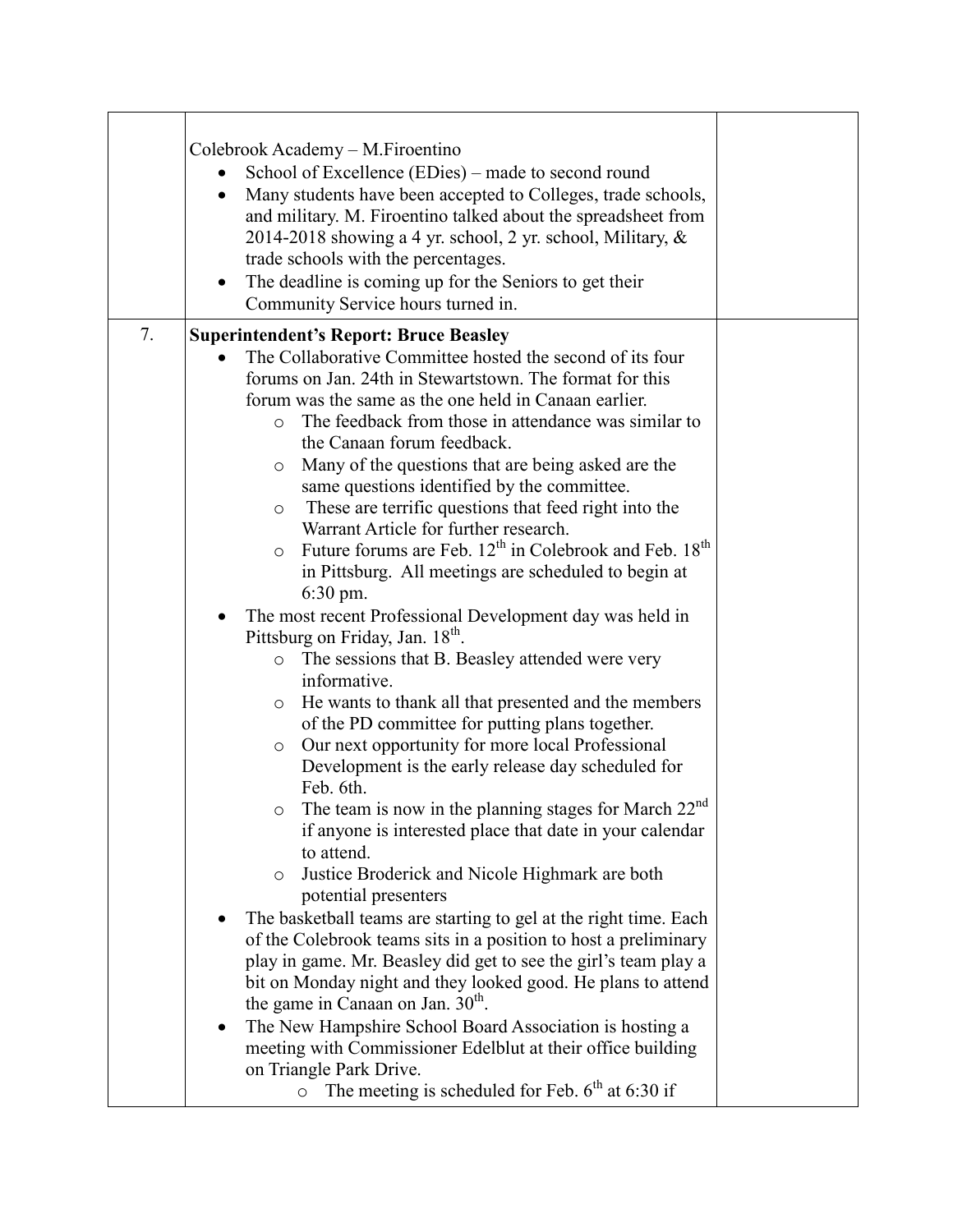|     | anyone if interested in attending.<br>Here are a couple of bills being discussed in Concord that<br>may be of interest to you. Please monitor these bills as they<br>progress and let me know if you have questions.<br>HB 177 – relative to the calculation of stabilization<br>$\circ$<br>grants. This proposal would freeze the reduction in<br>stabilization at the 2018 level for the next<br>biennium. It is difficult to imagine that stabilization<br>funds can be restored to previous levels but at least<br>this will help going forward.<br>HB 184 – relative to the calculation of<br>$\circ$<br>Kindergarten students in the ADM funding based<br>on Keno revenues. This bill would repeal the<br>reliance upon Keno as a revenue source and<br>include full-day K students in the ADM<br>calculation, similar to other students.<br>Cheryl and Bruce will be attending a workshop on Monday<br>Feb. 4 <sup>th,</sup> which should include updates on these bills along<br>with many others. We should be able to update each board at<br>their upcoming meeting. We will also be able to stay for a<br>portion of the afternoon presentation which deals with the law<br>around data security |                 |
|-----|--------------------------------------------------------------------------------------------------------------------------------------------------------------------------------------------------------------------------------------------------------------------------------------------------------------------------------------------------------------------------------------------------------------------------------------------------------------------------------------------------------------------------------------------------------------------------------------------------------------------------------------------------------------------------------------------------------------------------------------------------------------------------------------------------------------------------------------------------------------------------------------------------------------------------------------------------------------------------------------------------------------------------------------------------------------------------------------------------------------------------------------------------------------------------------------------------------------|-----------------|
| 8.  | <b>Business Administrator's Report: Cheryl Covill</b>                                                                                                                                                                                                                                                                                                                                                                                                                                                                                                                                                                                                                                                                                                                                                                                                                                                                                                                                                                                                                                                                                                                                                        |                 |
|     | Spoke about Farm to Schools, North Country, and Tillotson<br>Grant<br>Preliminary report – lead testing, science lab, CA lead testing<br>Consolidated Communications – phone system; enter into a 3<br>year contract agreement.<br><b>D. Thatcher / J. Falconer motion to enter into the 3 year</b><br>contract with Consolidated Communication.<br>Budget presentation - signing Warrant Articles and Cost of CA<br>moving forward.                                                                                                                                                                                                                                                                                                                                                                                                                                                                                                                                                                                                                                                                                                                                                                         | Vote: Unanimous |
| 9.  | <b>NH School Board Association Business: John Falconer</b>                                                                                                                                                                                                                                                                                                                                                                                                                                                                                                                                                                                                                                                                                                                                                                                                                                                                                                                                                                                                                                                                                                                                                   |                 |
|     | Spoke on a few key points that were talked about at the<br>assembly.                                                                                                                                                                                                                                                                                                                                                                                                                                                                                                                                                                                                                                                                                                                                                                                                                                                                                                                                                                                                                                                                                                                                         |                 |
| 10. | Co-Curricular Committee Report: Brian LaPerle                                                                                                                                                                                                                                                                                                                                                                                                                                                                                                                                                                                                                                                                                                                                                                                                                                                                                                                                                                                                                                                                                                                                                                |                 |
|     | None                                                                                                                                                                                                                                                                                                                                                                                                                                                                                                                                                                                                                                                                                                                                                                                                                                                                                                                                                                                                                                                                                                                                                                                                         |                 |
| 11. | <b>Building Committee: Craig Hamelin</b><br>None                                                                                                                                                                                                                                                                                                                                                                                                                                                                                                                                                                                                                                                                                                                                                                                                                                                                                                                                                                                                                                                                                                                                                             |                 |
| 12. | <b>Policy Committee Report: Deb Greene</b><br>Met last week, almost through the "J's" policies.<br>$\bullet$                                                                                                                                                                                                                                                                                                                                                                                                                                                                                                                                                                                                                                                                                                                                                                                                                                                                                                                                                                                                                                                                                                 |                 |
|     | Next meeting on Feb. $23^{\text{rd}}$ .<br>$\bullet$                                                                                                                                                                                                                                                                                                                                                                                                                                                                                                                                                                                                                                                                                                                                                                                                                                                                                                                                                                                                                                                                                                                                                         |                 |
| 13. | <b>Support Staff Committee Report: Michael Pearson</b>                                                                                                                                                                                                                                                                                                                                                                                                                                                                                                                                                                                                                                                                                                                                                                                                                                                                                                                                                                                                                                                                                                                                                       |                 |